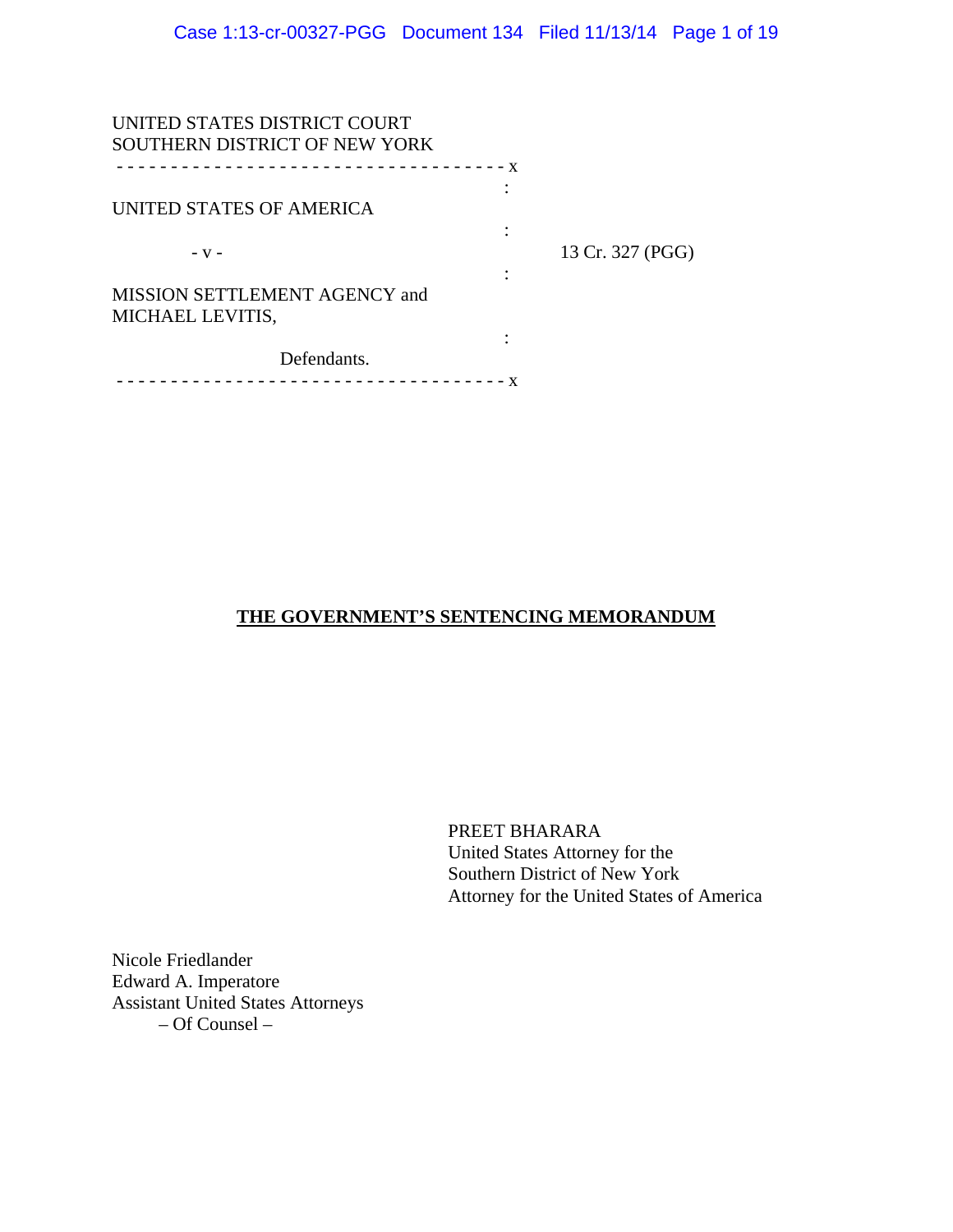| UNITED STATES DISTRICT COURT<br>SOUTHERN DISTRICT OF NEW YORK |                  |
|---------------------------------------------------------------|------------------|
| <u> - - - - - - - - - - - - -</u>                             |                  |
| UNITED STATES OF AMERICA                                      |                  |
| $-V -$                                                        | 13 Cr. 327 (PGG) |
| MISSION SETTLEMENT AGENCY and                                 |                  |
| MICHAEL LEVITIS,                                              |                  |
| Defendants.<br>- - - - - - - - - <b>-</b>                     |                  |

### **THE GOVERNMENT'S SENTENCING MEMORANDUM**

The Government respectfully submits this memorandum in connection with the sentencings of the defendants Michael Levitis and Mission Settlement Agency ("Mission"), which are currently scheduled for Wednesday, November 19, 2014 at 2:30 p.m.<sup>1</sup> In its Presentence Investigation Report ("PSR"), the United States Probation Office correctly calculates that Levitis's applicable United States Sentencing Guidelines range ("Guidelines" or "U.S.S.G.") is 87 to 108 months' imprisonment. The Probation Department recommends that the Court impose a sentence of 108 months, the top of the Guidelines range.

Levitis seeks a substantially lower sentence of just 60 months based on claims regarding his upbringing and family commitment, recent good works in the community,

. None of these

claims merits a departure from the Guidelines range in this case.

Contrary to the picture he paints of himself as an otherwise upstanding member of his community, Levitis brazenly preyed on financially struggling people in that community and across the country to commit this fraud. Further, while Levitis asks the Court to consider the

<sup>&</sup>lt;sup>1</sup> Sentencing issues related to Mission are addressed at the conclusion of this memorandum.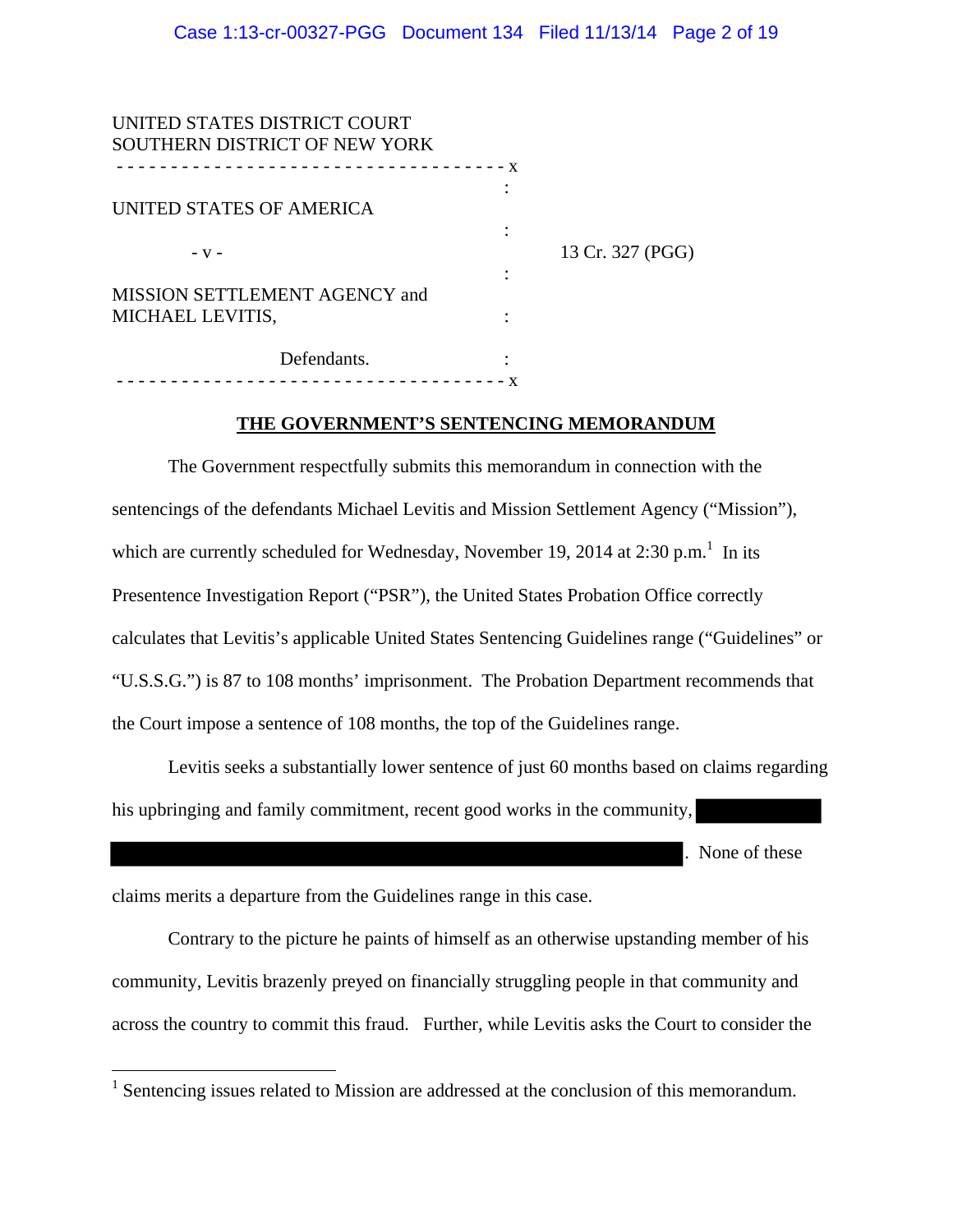### Case 1:13-cr-00327-PGG Document 134 Filed 11/13/14 Page 3 of 19

collateral effects of the loss of his law license in connection with his conviction, as set forth below, Levitis abused his status as a lawyer to reap additional benefits from the fraud, conduct that demonstrated particular contempt for the law in light of the fact that Levitis was also on probation in the Eastern District of New York while he committed these crimes. And while Levitis suggests, in his sentencing submission, that he deserves a below-Guidelines sentence because he experienced challenging personal circumstances as an immigrant, there can be no serious dispute that he knowingly victimized many people in the same circumstances in the course of his fraud. Finally, while he suggests that he was raised feeling pressure to succeed, there is just a single, straightforward reason why Levitis committed this crime: greed.

He does not mention it anywhere in his sentencing submission or in his letter to the Court, but Levitis reaped approximately \$2.2 million in profits from the fraud, which was at its height when the Government took overt investigative steps that caused it to shut down. Levitis did not spend his profits on good works, but on luxury items including lease payments for two Mercedes cars, the operating expenses of a high-profile nightclub within his community, and parties and other events featured on the short-lived reality show in which Levitis starred while committing this fraud, where he flaunted his wealth and high living.

Levitis's fraud has been devastating for many of his victims, over 700 of whom have written letters to the Court. In addition to the loss of the money they paid to Mission, because the company, at Levitis's direction, knowingly advised them not to pay their credit card bills and to pay Mission instead - while Mission was supposedly working on their behalf, many victims incurred large amounts of interest and penalties, and had their credit ruined, resulting in serious and long-lasting effects on their financial ability to support themselves and their families.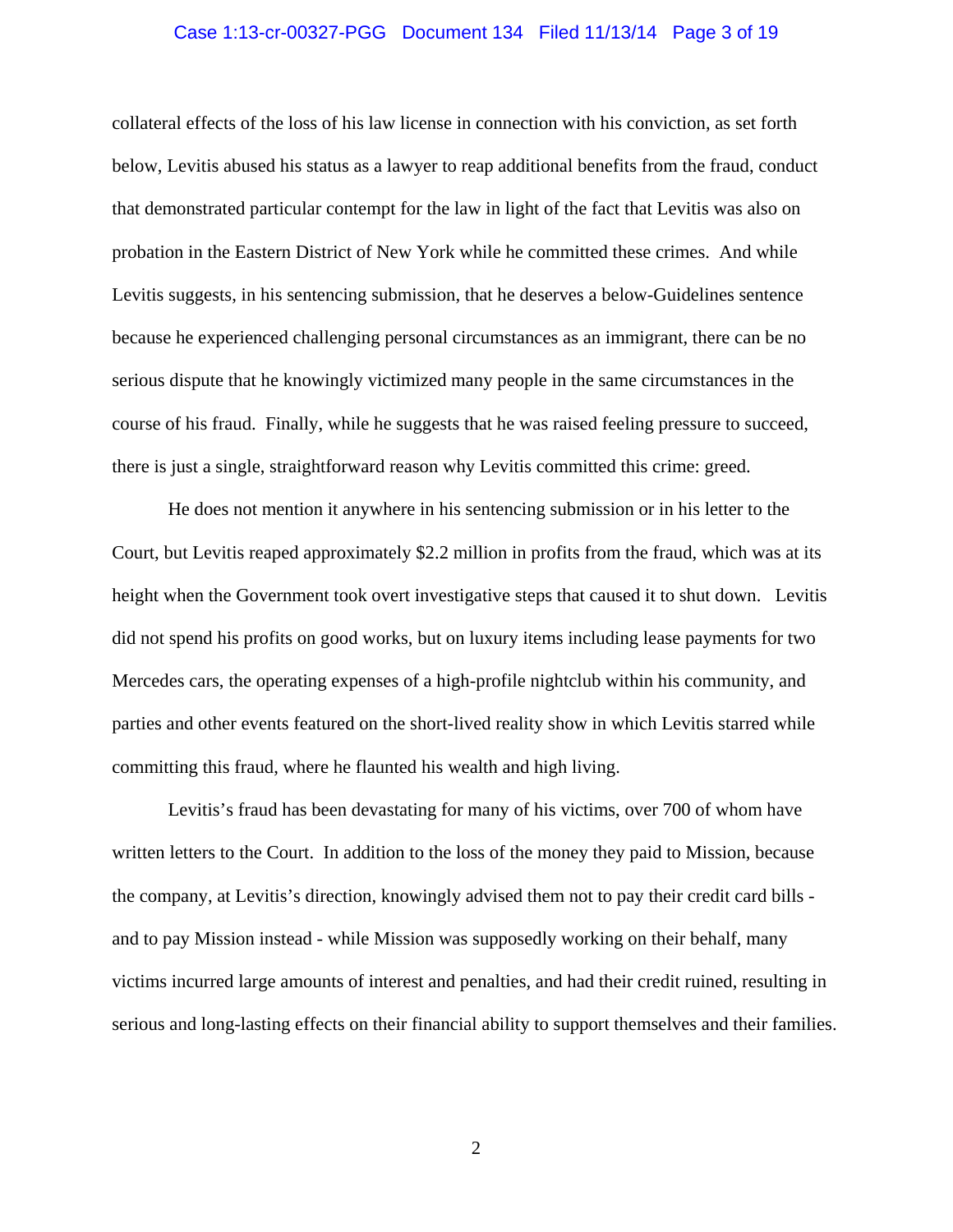### Case 1:13-cr-00327-PGG Document 134 Filed 11/13/14 Page 4 of 19

Consistent with the Probation Department's recommendation and for the reasons set forth below, given the nature and circumstances of Levitis's reprehensible fraud, his history and characteristics, including his recidivism, and the great need in this case to promote respect for the law and ensure just punishment, the Government respectfully submits that the Court should sentence Levitis within the applicable Guidelines range of 87 to 108 months' imprisonment.

### **I. The Offense Conduct**

### **A. Overview of the Fraud**

From its inception in 2009, Mission offered "debt settlement" services to financially disadvantaged individuals who were struggling or unable to pay their credit card debts. (PSR ¶ 10.) Like other purported debt settlement providers, Mission held itself out as a company that could successfully negotiate to lower the overall debt its customers owed to credit card companies and banks. (*Id.*) At all times, Mission, which had offices variously in Brooklyn and Manhattan, was operated and controlled by Levitis. (*Id.* ¶ 11.) Although Levitis's mother was listed as Mission's owner on certain corporate documents, it was Levitis who was responsible for managing Mission's day-to-day operations, its finances, its hiring and termination of employees, and its advertising and solicitation of customers. (*Id.* ¶ 11.)

At Levitis's direction, Mission systematically defrauded more than 1,200 financially disadvantaged people across the country. (*Id.* ¶ 15.) Mission falsely and fraudulently tricked them into becoming Mission's customers by making materially false and misleading statements about Mission's ability to settle their debts and about the fees Mission would charge for its services. (*Id.* ¶¶ 15-17.) Levitis instructed Mission employees to lie about and conceal Mission's fees. Employees falsely stated, both verbally and in their written solicitations, that Mission would charge a mere \$49 per month and/or that there would be no up-front fees. (*Id.*) In fact, Mission took thousands of dollars in up-front fees from funds that its customers had set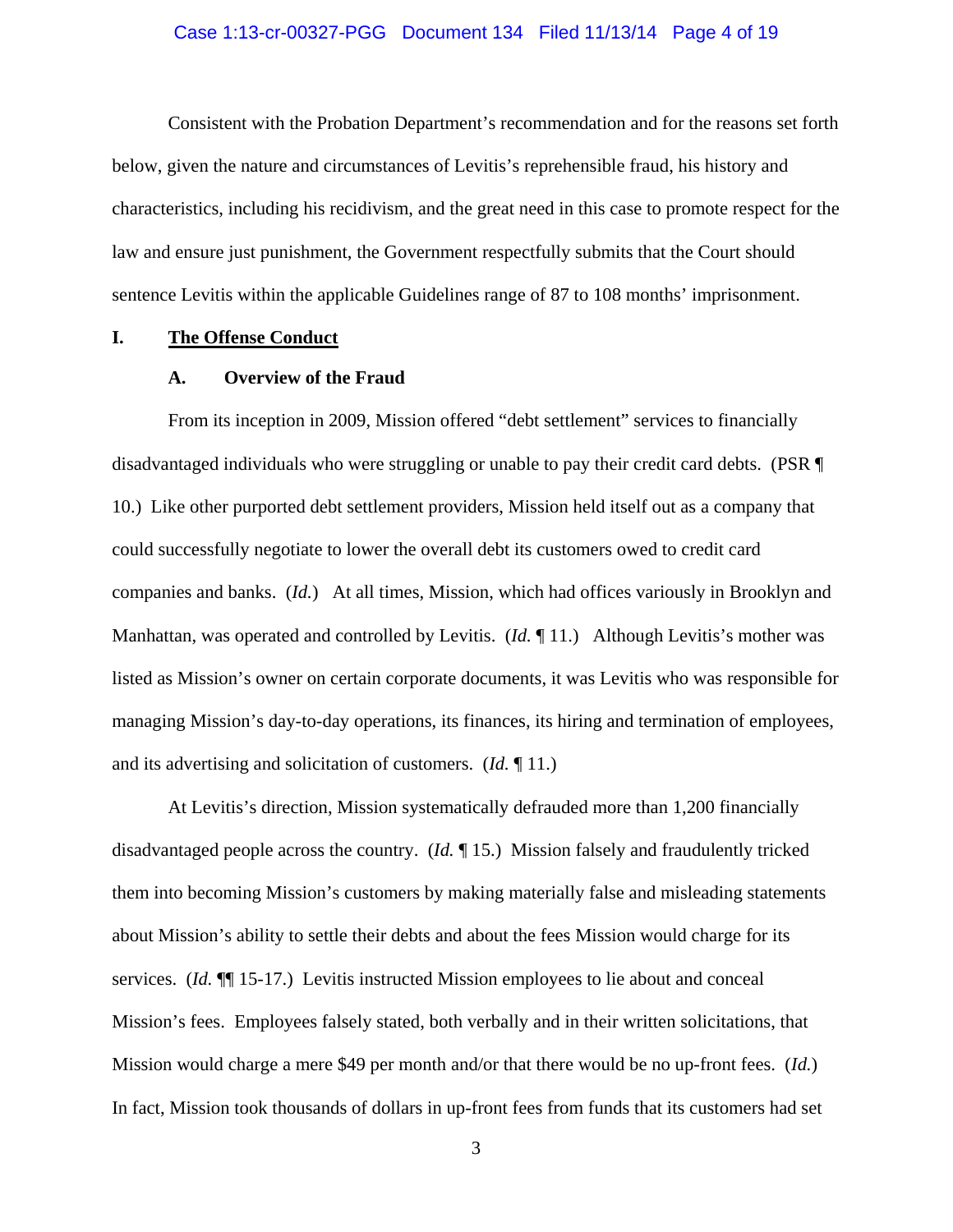#### Case 1:13-cr-00327-PGG Document 134 Filed 11/13/14 Page 5 of 19

aside because they had been told the funds would be held in escrow and used to pay creditors. (*Id.* ¶ 16.) At Levitis's direction, Mission employees deceived prospective customers by fraudulently promising that Mission could help reduce their debts – typically by 45% – when, for many customers, Mission actually did little or no work, and failed to achieve any reduction in debt whatsoever. On top of that, employees deceptively created an air of legitimacy for Mission's business by falsely suggesting that Mission had affiliations with the federal government, and with one of the three leading credit bureaus in the United States. (*Id.* ¶ 16.)

Overall, Mission had approximately 2,200 customers who paid a total of nearly \$14 million in connection with its purported debt settlement services. (*Id.* ¶ 17.) Of these funds, Mission took over \$6.6 million in fees, while paying only approximately \$4.4 million to customers' creditors. For more than 1,200 of its customers, Mission took fees totaling nearly \$2.2 million, but never paid a single penny to the customers' creditors as payment for any negotiated debt.  $(Id.)^2$  Levitis used the money that Mission took from its customers to pay for, among other things, the operating expenses of a restaurant/nightclub he controlled, lease payments for two different luxury Mercedes cars, and credit card bills for his mother (*id.*), as well as expenses for parties and other events featured in the short-lived reality television show in which he starred during the course of the fraud.

As described in many of the victim impact statements received by the Court in connection with Levitis's sentencing, because Mission representatives advised customers not to pay their credit card bills or communicate with their creditors while Mission was (supposedly) working to settle their debts, many victims had their credit ruined, and some fell into bankruptcy,

 $\overline{\phantom{0}}$ 

<sup>2</sup> For the balance of the customers, while Mission paid some amount of money to the customers' creditors, it often, at best, settled only the smallest (and often easiest to settle) of multiple debts owed by the customer.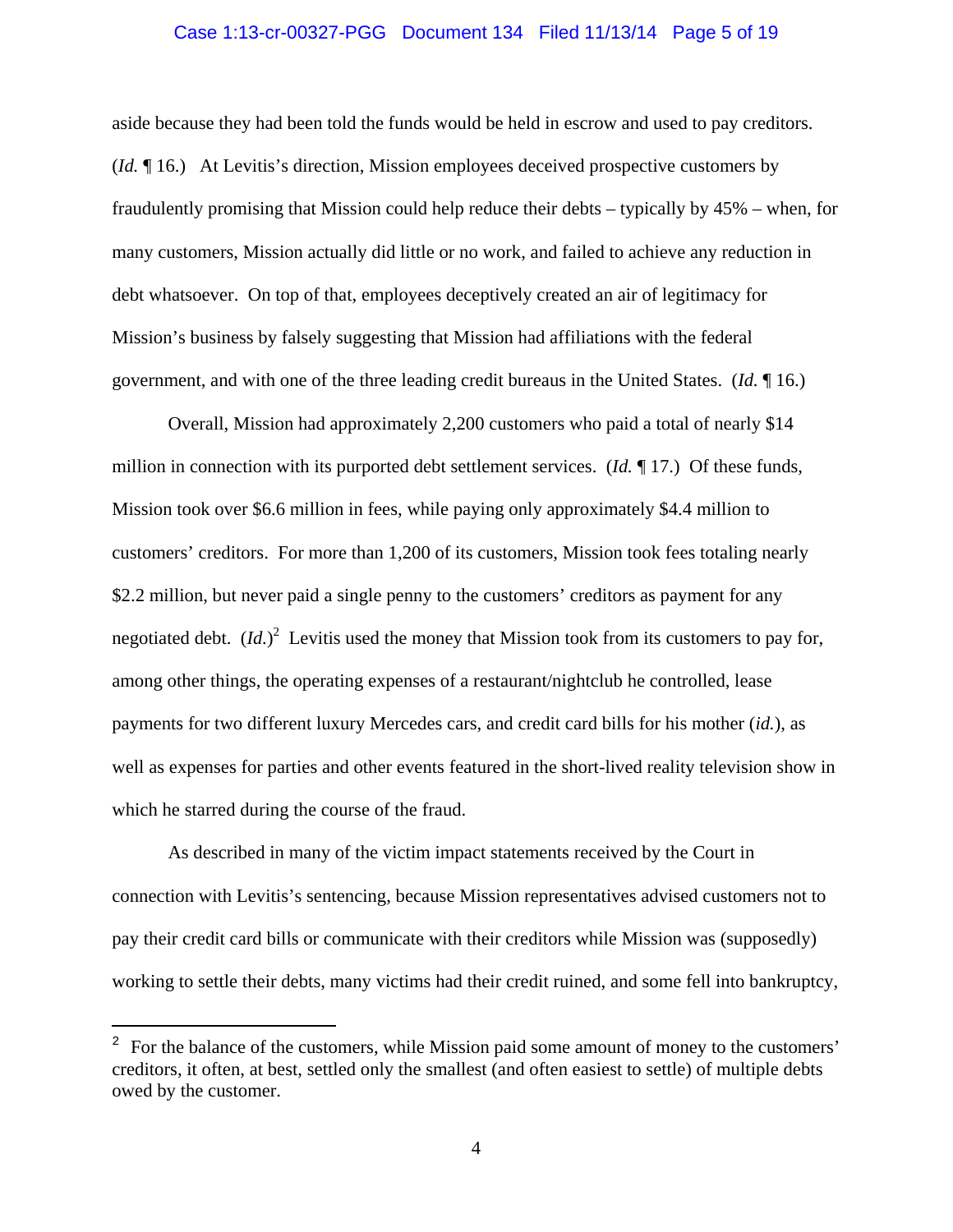### Case 1:13-cr-00327-PGG Document 134 Filed 11/13/14 Page 6 of 19

as a result of the scheme. Furthermore, before his law license was suspended (as discussed below), and at the same time Mission was advising customers not to pay their credit card bills, Levitis instructed his employees to advise clients that Levitis's law firm would represent them in court in the event they were sued by their creditors.

### **B. Mechanics of the Fraud**

Levitis and Mission preyed upon financially struggling people believed to be behind on their credit card payments, and solicited them through deceptive telemarketing and mail solicitations. (*Id.* ¶ 20.) Using a sales script that Levitis drafted, Mission's sales representatives then typically spoke to the prospective customers on the telephone, describing Mission's work and its ability to renegotiate debt. (*Id.* ¶¶ 20-21.**)** Where an individual ultimately expressed an interest in engaging Mission, Mission then had the individual enter into a contract. (*Id.*)

#### **1. Lies About Mission's Fees**

At Levitis's direction, in conversations with prospective customers, Mission's employees falsely represented that customers would be asked to make monthly payments for a set period of time, that these payments would be held in "escrow" by a third-party payment processor (the "Payment Processor") until Mission had negotiated down the customers' debt obligations, and that Mission would then use the money held in escrow to pay the creditors. (*Id*.) Employees further falsely promised that Mission would charge only a nominal monthly fee of \$49 in exchange for its efforts, and they often explained that Mission would charge an additional fee only if it succeeded at obtaining a greater reduction in debt than what had been promised. (*Id.*) They also falsely claimed in both their written solicitations and in scripted phone calls that there were no up-front fees. (*Id.*)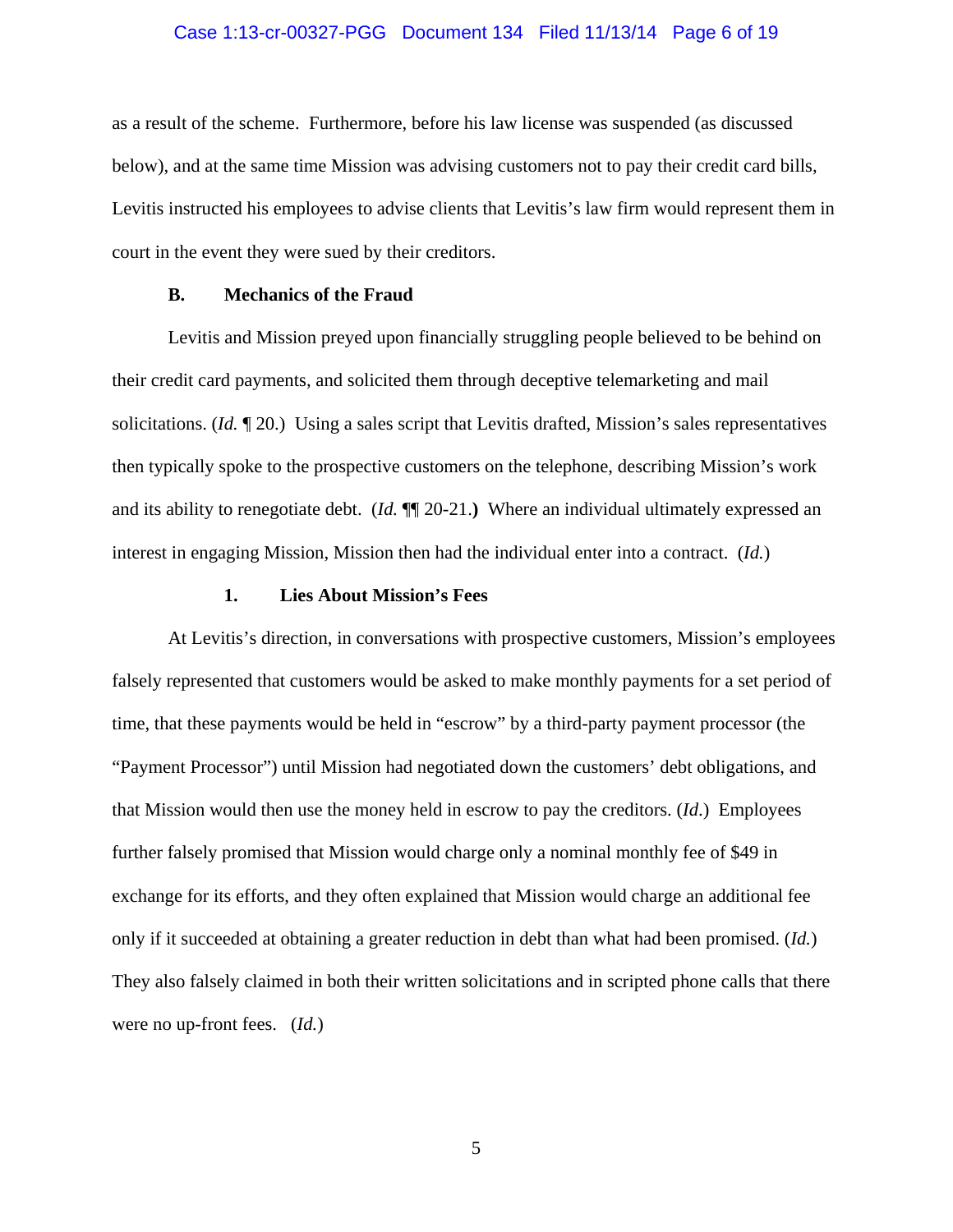### Case 1:13-cr-00327-PGG Document 134 Filed 11/13/14 Page 7 of 19

In reality, in addition to the \$49 monthly fee, Mission also charged an up-front fee equal to as much as 18% of the debt the customer owed. (*Id.*) Levitis arranged for Mission to deduct these funds from the monies that customers paid to a third party payment processor, in accordance with a monthly payment plan it established, and that customers understood would be held in their escrow accounts and used to pay their creditors. (*Id.*) Instead, Mission regularly took as fees for itself, among other things, all of the funds that its customers paid to the payment processor during the first three months of their contracts with Mission. This was done in order to ensure that the company would receive up-front fees before any of the customers' debt was even paid down. (*Id.*)

By way of example, in 2010, a Mission customer ("Victim-1"), an immigrant who lives in the western United States, was contacted telephonically by an individual who identified herself as an employee of Mission, and who claimed that Victim-1 "qualified" for a reduction of Victim-1's debts from approximately \$26,000 to approximately \$12,000. Victim-1 informed the Mission representative that this claim sounded "too good to be true" but, in a series of persistent calls to Victim-1, the Mission employee assured Victim-1 that Mission would achieve such a result. The Mission employee further claimed that Mission's fee for this service would be just \$1000; that Mission would handle all communications with Victim-1's creditors; and that Victim-1 should not communicate with those creditors or make any payments directly to those creditors. The employee instructed Victim-1 to begin making monthly payments of approximately \$400 to a particular account, and claimed that after Victim-1 made two such payments, Mission would use the money in that account to settle a particular small debt of Victim-1.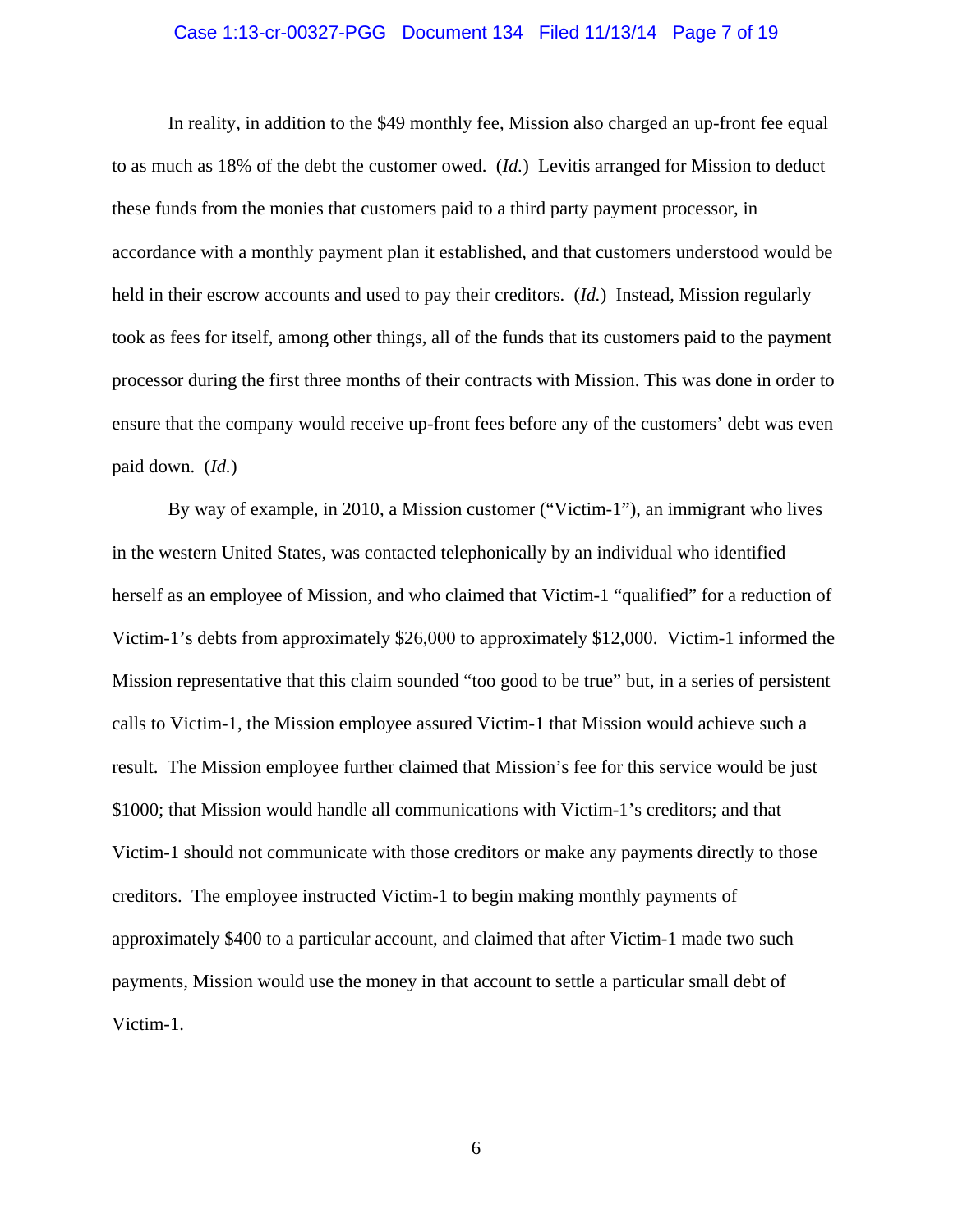### Case 1:13-cr-00327-PGG Document 134 Filed 11/13/14 Page 8 of 19

Victim-1 made the first two monthly payments as instructed, but she continued to receive calls from her creditors claiming that she owed the entire amount of her debts. Victim-1 tried contacting the Mission employee, who never returned her calls or contacted her again.

Victim-1 frantically contacted her other creditors, each of which stated that it had never been contacted by Mission or anyone on behalf of Victim-1 to negotiate a settlement of Victim-1's debts. Further, unbeknownst to Victim-1, Mission's payment processor automatically debited two additional monthly payments from Victim-1's account before her bank, at her request, blocked any further automatic withdrawals from Mission's payment processor.

Victim-1's daughter, more fluent in English than her mother, contacted Mission on her mother's behalf and demanded a refund for her mother. In a series of phone calls, a different Mission employee refused to return any of the money, which totaled over \$1600. Ultimately, this employee said that Mission would return approximately just \$200 of Victim-1's money, but Mission never did return any of that money. Nor did Mission ever settle any of Victim-1's credit card debts.

As the Court is aware, over 700 hundred of Levitis's victims have submitted letters to the Court recounting similar experiences with Mission and losses from Levitis's scheme.

### **2. Lies About Mission's Results**

Levitis instructed Mission's employees to promise prospective customers that they would have to pay only 55% of the amount owed to creditors. (*Id.* ¶ 22.) In reality, as Levitis admits in his sentencing submission, Mission did little or no meaningful work to negotiate reductions in debt for many of its customers, and the sort of result Mission was promising prospective customers was substantially more favorable than the results Mission typically achieved for prior customers. (*Id.*)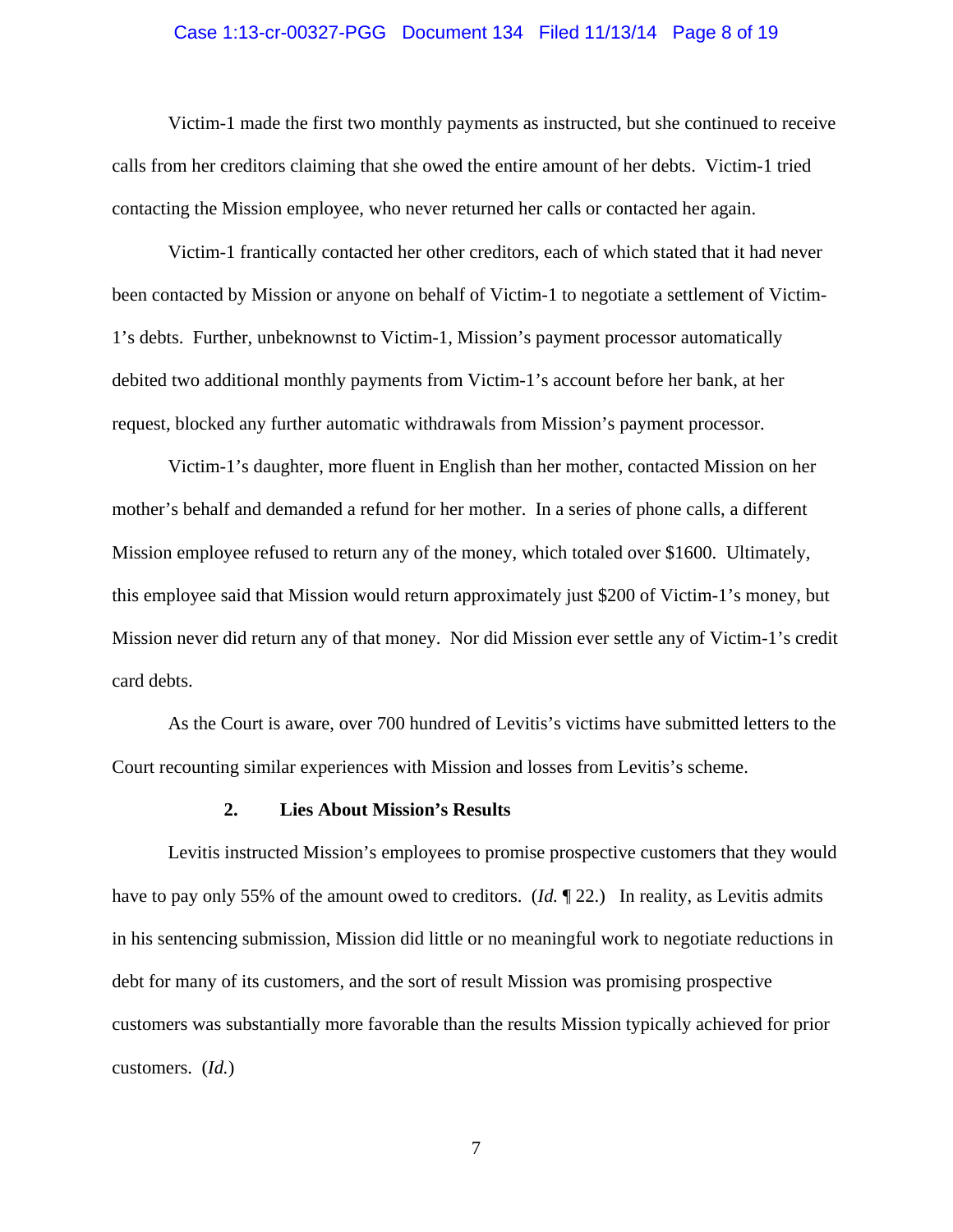### **3. Lies About Mission's Affiliations**

At Levitis's direction, Mission employees also made material misrepresentations to prospective customers about Mission's relationships and affiliations in a deceptive effort to make Mission seem more credible and trustworthy. (*Id.* ¶ 23.) For example, in an effort to attract business, Mission sent a solicitation letter drafted by Levitis to prospective customers that falsely suggested that it was acting on behalf of or in connection with a federal governmental program. (*Id.*) The letter included an image of the Great Seal of the United States and indicated that it was coming from the "Reduction Plan Administrator" of the purported "Office of Disbursement." (*Id.*) However, the only phone number and address provided in the letter belonged to Mission, and Mission did not have any relationship with any federal agency, nor was it operating in connection with any federal program. (*Id.*)

In the same way that Mission falsely suggested an affiliation with the federal government, Mission falsely suggested that it had a close relationship with one of the three leading credit bureaus in the United States ("Credit Bureau"). (*Id.* ¶ 24.) Specifically, as set forth in a sales script recovered from Levitis's desk when the Government executed search warrants in its investigation - a sales script that Levitis drafted and reflects Levitis's handwritten edits - Mission's sales representatives were instructed to tell prospective customers that Mission "works in direct correspondence with [the Credit Bureau]" and that Mission had received the prospective customer's contact information and other data directly from the Credit Bureau. (Exhibit A). To the contrary, as Levitis plainly knew, Mission did not have any relationship with the Credit Bureau, nor did Mission obtain any contact information from the Credit Bureau.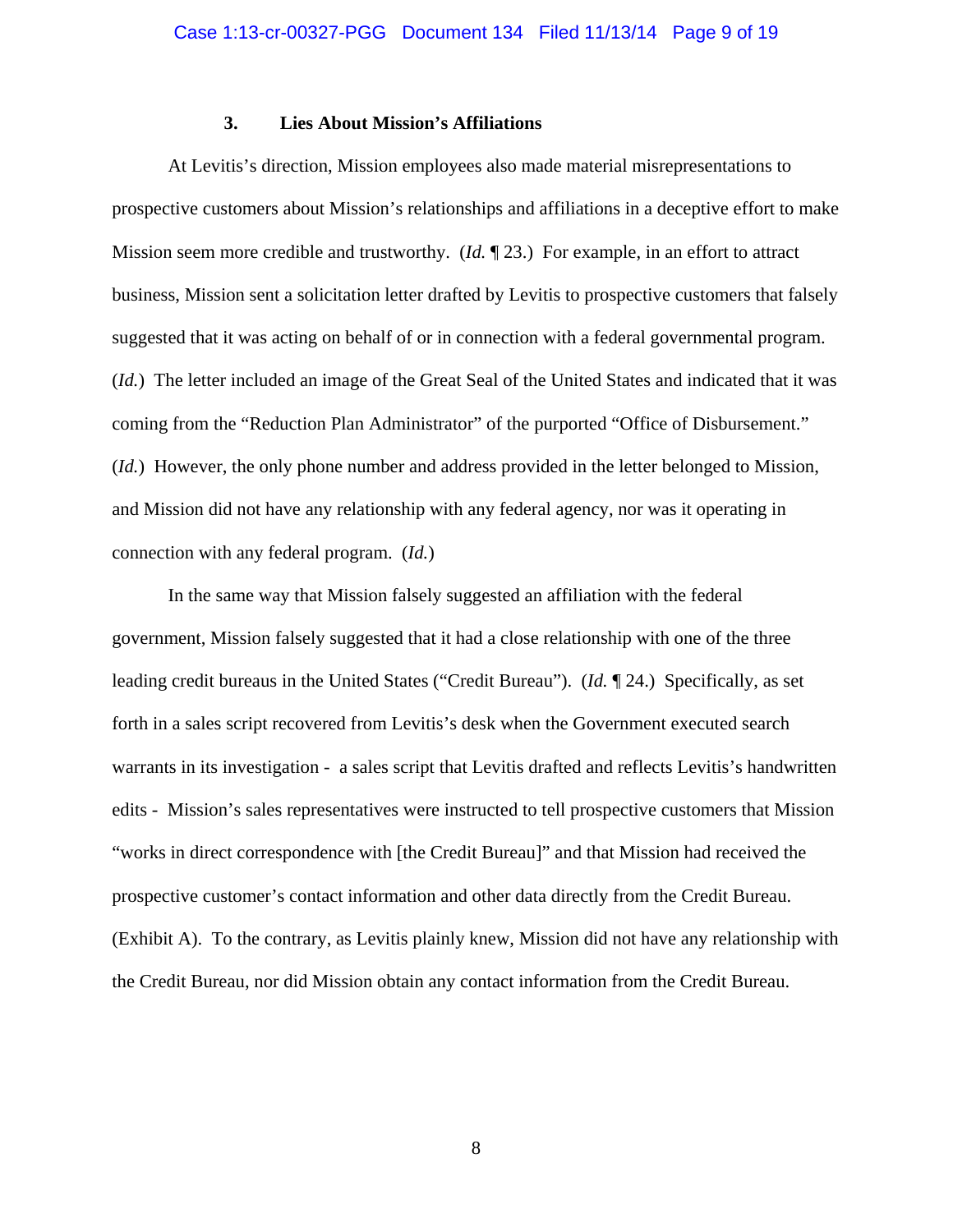### **II. The Indictment, Levitis's Guilty Plea, and the Guidelines Calculation**

On or about May 1, 2013, a grand jury sitting in this District returned a three-count Indictment charging Levitis, Mission, and Mission employees Denis Kurlyand, Boris Shulman and Manuel Cruz with one count of conspiracy to commit mail fraud and wire fraud, in violation of 18 U.S.C. § 1349, wire fraud, in violation of 18 U.S.C. § 1343, and mail fraud, in violation of 18 U.S.C. § 1341. At or about that time, the Government also announced that two additional employees, Felix Lemberskiy and Zakhir Shirinov, had previously been charged and had pleaded guilty to charges stemming from their role as Mission sales representatives.

On April 8, 2014, Levitis pled guilty to superseding information S1 13 Cr. 327 (PGG), which charges Levitis with one count of conspiracy to commit mail and wire fraud, in violation of 18 U.S.C. § 371, in connection with the fraud he perpetrated at Mission, and one count of conspiracy to commit mail and wire fraud, in violation of 18 U.S.C. § 371, in connection with the fraud he perpetrated at Alpha Debt Settlement, which functioned at all relevant times as a Mission affiliate.<sup>3</sup> The remaining defendants, Kurlyand, Shulman, Cruz and Mission Settlement Agency, also pleaded guilty in the case.

The Probation Department has correctly calculated Levitis's offense level and criminal history category under the Guidelines, resulting in an adjusted total offense level of 28 and a criminal history category of II. Accordingly, Levitis's applicable Guidelines range is 87 to 108 months' imprisonment, which is consistent with the parties' calculation in the plea agreement. (PSR p. 27). The Probation Department recommends a sentence of 108 months' imprisonment, at the top of the Guidelines, based upon Levitis's role "as supervisor of a serious fraud and . . . [for his] role in deceiving hundreds of victims," the manner in which Levitis "displayed no

i<br>Li

<sup>&</sup>lt;sup>3</sup> For purposes of this sentencing memorandum, Mission Settlement Agency and Alpha Debt Settlement are referred to collectively as "Mission."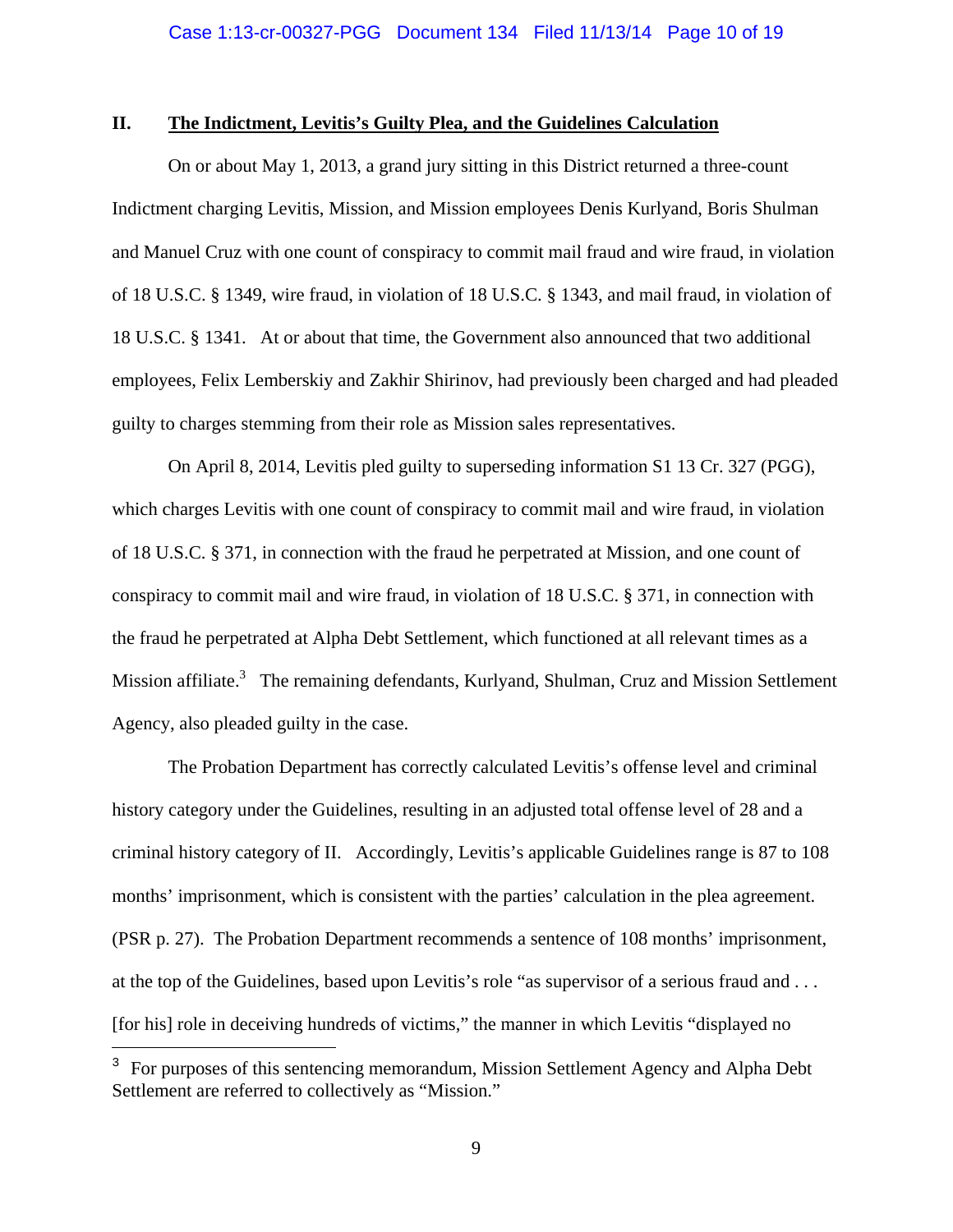### Case 1:13-cr-00327-PGG Document 134 Filed 11/13/14 Page 11 of 19

mercy to his victims, preying and living off of individuals who were desperate to get their financial affairs in order," and the fact that he was on federal parole at the time that he committed the instant offense. (*Id.* p. 29-30).

### **ARGUMENT**

 A substantial sentence is warranted in this case. Levitis committed a brazen and callous fraud, victimizing financially vulnerable people across the country in order to commit the crime. In doing so, Levitis, a lawyer, showed particular contempt for the law, using his ability to provide legal services in furtherance in the scheme, and engaging in the fraud at the same time he pleaded guilty to a felony and was serving a federal probationary sentence for lying to FBI agents investigating a prior, unrelated crime. Further, and contrary to his suggestion that he is an otherwise upstanding member of the community, Levitis actively engaged in this fraud over a sustained period of time, instructing his employees to lie to people day in, and day out, for years. For all of these reasons, as well as for the importance of specific and general deterrence, promoting respect for the law, and providing just punishment in this case, the Government respectfully submits that a sentence within the applicable Guidelines range of 87 to 108 months' imprisonment would be sufficient, but not greater than necessary, to serve the legitimate purposes of sentencing.

## **I. The Sentencing Factors**

In imposing sentence, this Court must consider the factors set forth in Title 18, United States Code, Section 3553(a). Section 3553(a) requires the sentencing Court to consider, *inter alia*, the Sentencing Guidelines and the sentencing range recommended by application of those Guidelines, 18 U.S.C. § 3553(a)(4-5); "the nature and circumstances of the offense and the history and characteristics of the defendant," 18 U.S.C. § 3553(a)(1); "the need for the sentence imposed to reflect the seriousness of the offense," and provide just punishment, 18 U.S.C.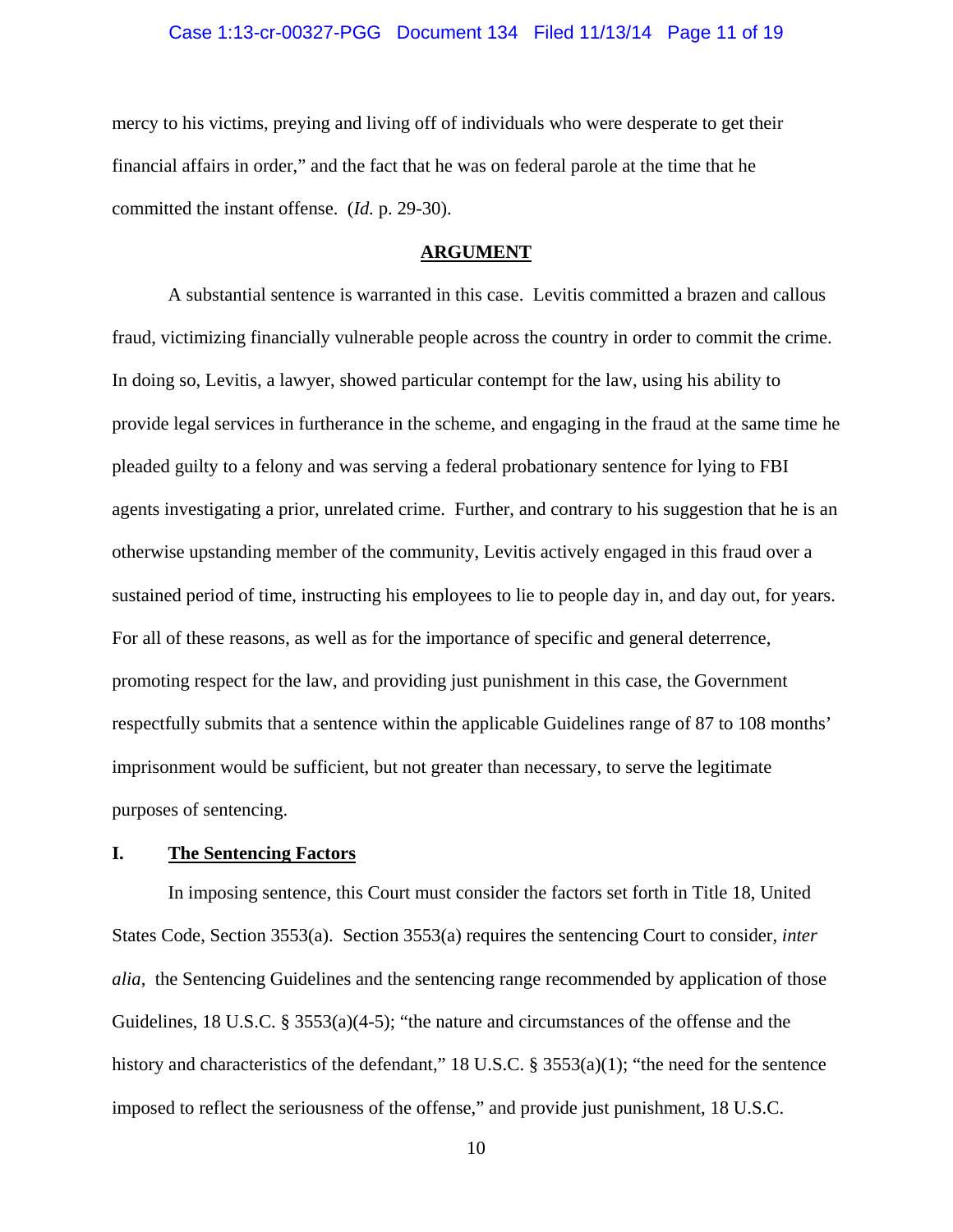### Case 1:13-cr-00327-PGG Document 134 Filed 11/13/14 Page 12 of 19

 $\S$  3553(a)(2)(A), to provide general and specific deterrence, 18 U.S.C.  $\S$  3553(a)(2)(B-C), and to provide any treatment or training the defendant may need,  $18 \text{ U.S.C.}$  §  $3553(a)(2)(D)$ ; and "the need to avoid unwarranted sentencing disparities among defendants with similar records who have been found guilty of similar conduct." 18 U.S.C. § 3553(a)(6). The statute further requires that the sentence imposed be "sufficient, but not greater than necessary," to comply with the foregoing purposes of sentencing. 18 U.S.C. § 3553(a).

An analysis of these factors demonstrates that a Guidelines sentence is warranted.

### **A. The Nature and Circumstances of the Offense**

Mission and Levitis perpetrated a wide-ranging fraud against financially disadvantaged people in New York and around the country. Some of these people were in serious financial distress; all of them wanted to settle their debts fairly, and were looking to Mission for help. Levitis, in particular, preyed on their desperation. On a daily basis, Levitis supervised nearly a dozen employees who, at his direction, lured in customers by lying about quick, affordable, and guaranteed solutions to their serious financial problems. After further tricking customers into believing that their up-front payments to Mission would be held in "escrow," at Levitis's direction, the employees provided additional false comfort that these payments were affordable by advising customers to stop paying their credit card bills during the months they were dealing with Mission. As a result, customers lost significant amounts of money they could not afford to lose, and additionally – and contrary to Levitis's claim that the harm to customers was limited to the amount of money Mission took from them – customers frequently incurred substantial interest and penalties. Ultimately, some fell into bankruptcy, and many others have experienced long-lasting effects on their credit that persist to this day.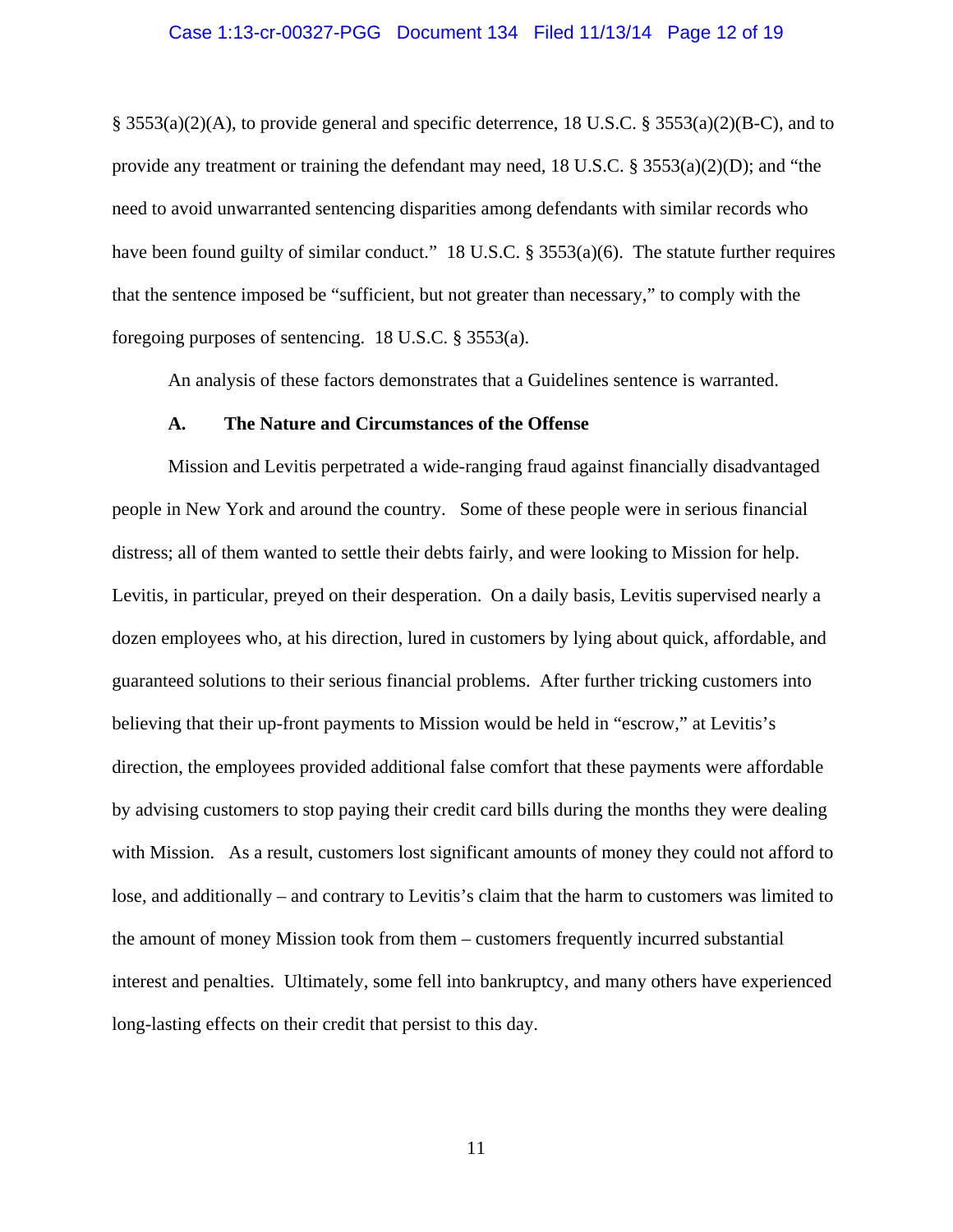### Case 1:13-cr-00327-PGG Document 134 Filed 11/13/14 Page 13 of 19

 Levitis suggests that he did not intend, at the outset, to perpetrate a fraud. Whether he did or did not is of no consequence, because there is no question that Mission lied to customers, at his direction, essentially from its inception. Mission's small offices were inundated with written complaints, many dozens of which were recovered by the Government during the execution of search warrants in this case. In addition to these written complaints, customers complained regularly by phone, by email, and in person at Mission's offices. Customers also complained to various state Attorney General offices, each of which forwarded all complaints to Mission and requested responses from the company. Levitis remained utterly undeterred by his customers' pleas. He agreed to refund customers' money only in the most limited circumstances, particularly when state Attorney General offices asked for responses to particular customer complaints, and he continued to direct employees to recruit new customers with the same lies about Mission's fees, results, and affiliations. Indeed, as the fraud continued, Levitis designed a fraudulent mail solicitation that bore the Great Seal of the United States and purported to come from the "Reduction Plan Administrator," tricking people into believing that Mission was affiliated with the United States Government and the Treasury Department's Trouble Asset Relief Program.

Levitis suggests that he felt some remorse as his fraud continued, and scaled it back to some extent. The evidence belies that claim. To begin with, Levitis operated the scheme on a daily basis for years and, only after it was ongoing for many months, Levitis began distributing the fraudulent mail solicitation designed to trick people into thinking Mission was affiliated with the U.S. Government. In addition, after the Consumer Financial Protection Bureau passed a regulation that made it more difficult to accept up-front fees from customers, during the latter part of the scheme, Levitis expanded his business to target Canadian customers in the hopes that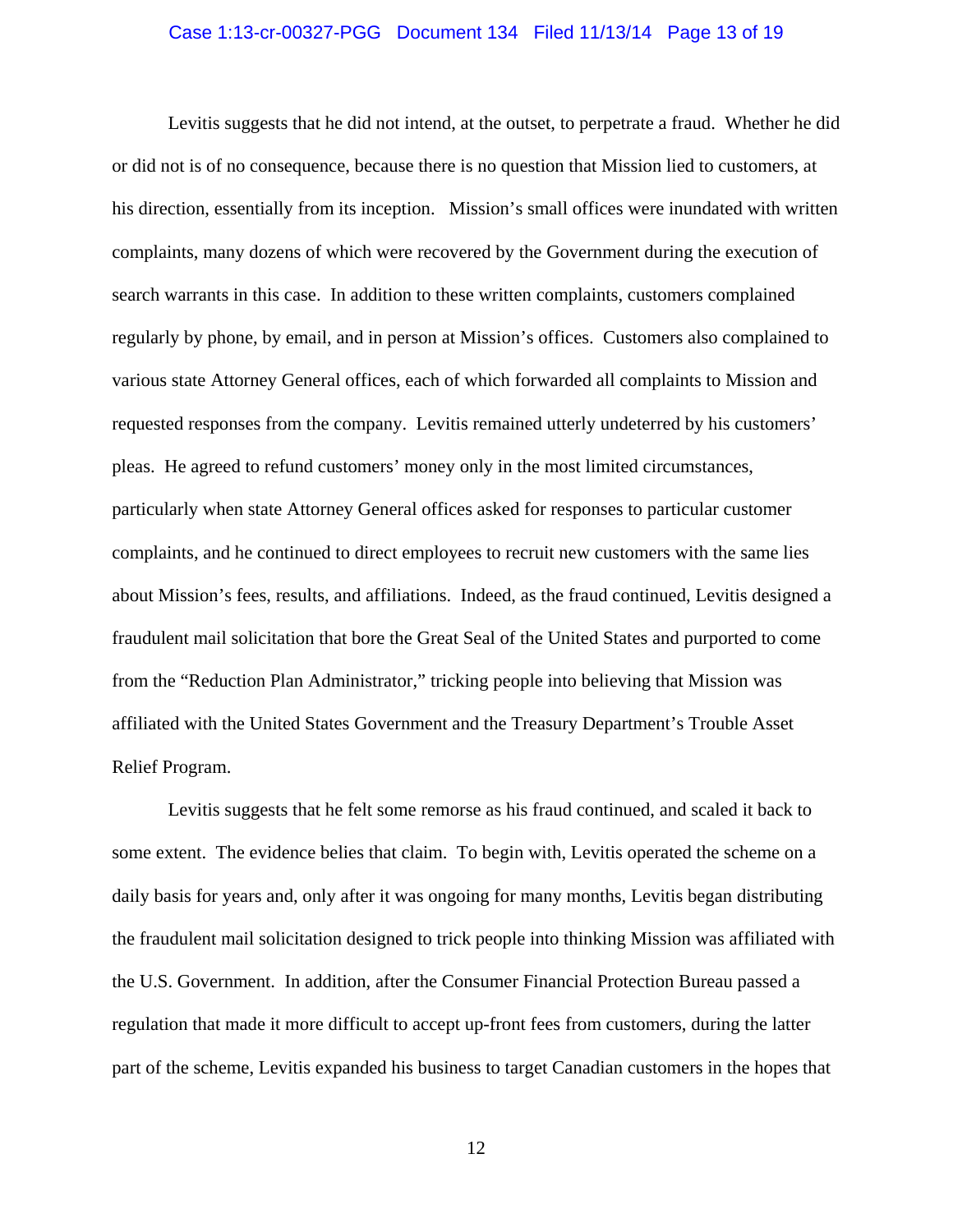### Case 1:13-cr-00327-PGG Document 134 Filed 11/13/14 Page 14 of 19

he could easily continue collecting substantial up-front fees from them in the fraud. Levitis instructed his Brooklyn-based employees to use fake Canadian accents when speaking with these customers, in order to trick them into thinking Mission was a legitimate Canadian company.

 Finally, and significantly, Levitis did not commit this crime out of any financial need. He used victims' money to pay the operating expenses of Rasputin, a Brooklyn-based nightclub that he purchased in part, if not entirely, in the hopes of increasing his public profile due to the club's notoriety in his community. Levitis further used victims' money to make lease payments for two different luxury Mercedes cars, and to pay credit card bills for his mother, who drove a leased Bentley automobile. Furthermore, at the same time that he was ignoring victims' pleas to refund their money, Levitis flaunted his wealth and privilege on a short-lived reality television show in which he starred.

### **B. The History and Characteristics of the Defendant**

i

Levitis's history and characteristics also counsel strongly in favor of a Guidelines sentence. While Levitis suggests he experienced challenges as an immigrant, and felt pressure from his family to succeed, there is no question that he enjoyed the benefits of a close and devoted family, a stable upbringing, education, immigration status, and ultimately a high-paying career as an attorney.<sup>4</sup> In sum, Levitis enjoyed a life of deep emotional and financial stability, filled with benefits that many people never receive. But none of that was enough for him. Motivated by a strong sense of greed and entitlement, Levitis satisfied his craving for publicity and ostentatious displays a wealth by enriching himself through fraud on financially struggling and often unsophisticated people.

In fact, as set forth in the PSR, Levitis's law office earned more than a million dollars annually in gross receipts, and Levitis himself earned as much as \$566,606 in one year through his legal practice alone. (PSR ¶ 89).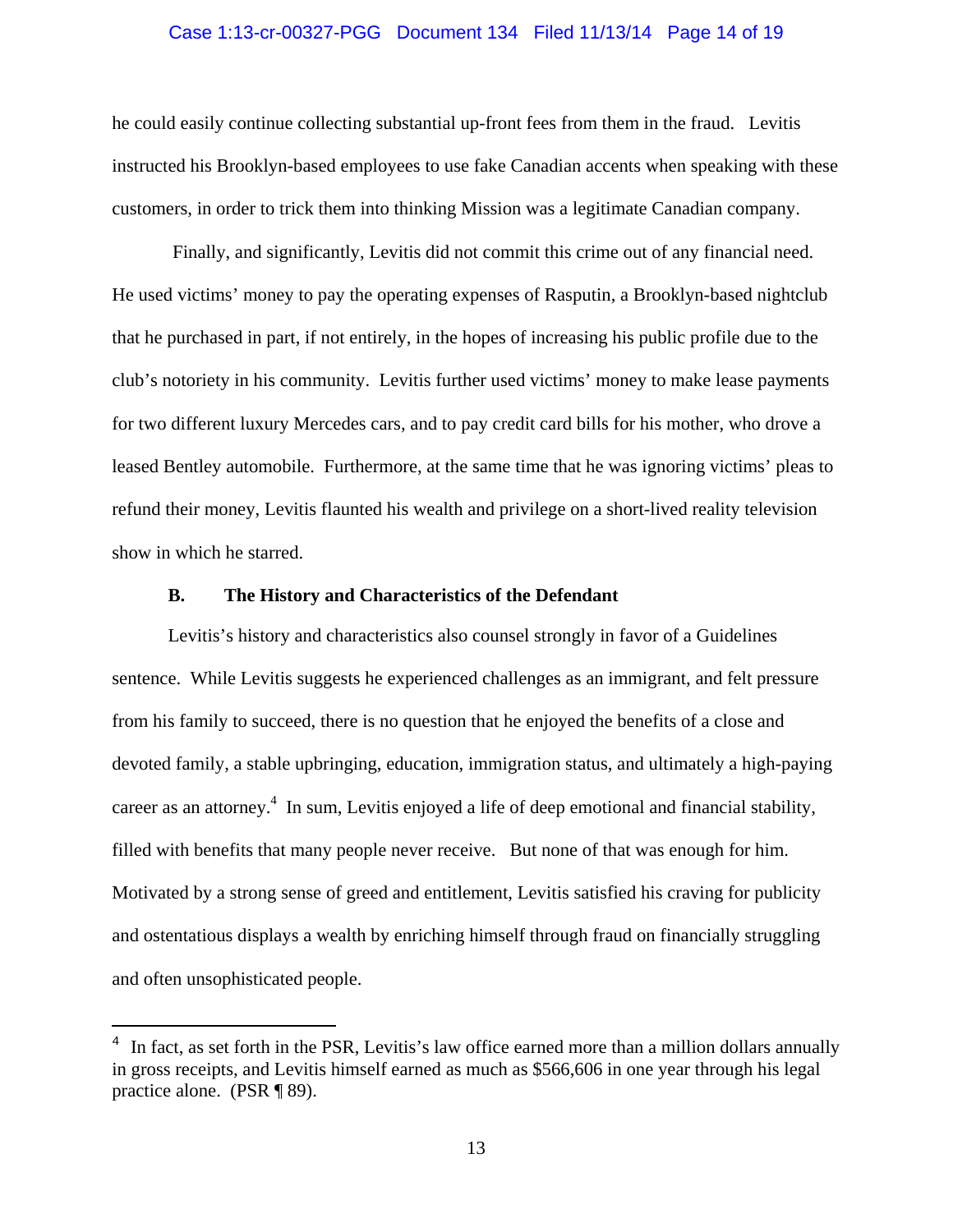#### Case 1:13-cr-00327-PGG Document 134 Filed 11/13/14 Page 15 of 19

In addition, Levitis's status as a lawyer makes his crimes even more egregious. As the scheme progressed, Levitis used clever legal writing in furtherance of the fraud, incorporating into his written contracts with customers certain "fine print" from which Mission's true fees could be deduced. That way, when customers complained that Mission's representatives had lied to them orally, in person and by phone, about Mission's fees, Levitis could (through his "customer service" department) point to the fine print in an effort to avoid giving them back any of their money. In addition, as set forth above, Levitis offered legal services to customers in the event they were sued by creditors at the same time as he caused them, through Mission's bad advice that customers should stop paying their credit card bills, to get sued in the first place.

Finally, and as noted below regarding the need for specific deterrence in this case, Levitis committed this crime while servicing a below-Guidelines, three-year probationary sentence imposed by the United States District Court for the Eastern District of New York. Notably, he was convicted of lying to federal agents, a crime which reflects Levitis's contempt for the law. Indeed, at the very moment he pleaded guilty before a United States District Court judge in that case, Levitis was actively operating this scheme.

Each of these facts – Levitis's greed, his manipulation of his status as a lawyer, and the contempt he showed for the law and legal process by committing this crime while on probation in another case – shows powerfully that Levitis is, as he admits, a narcissist. His history shows, again and again, that he will say anything he has to say to get what he wants in the moment, and that he is driven by vanity and greed. Thus, while he may be a devoted father and family member, as he claims, Levitis showed no regard for his victims at any time.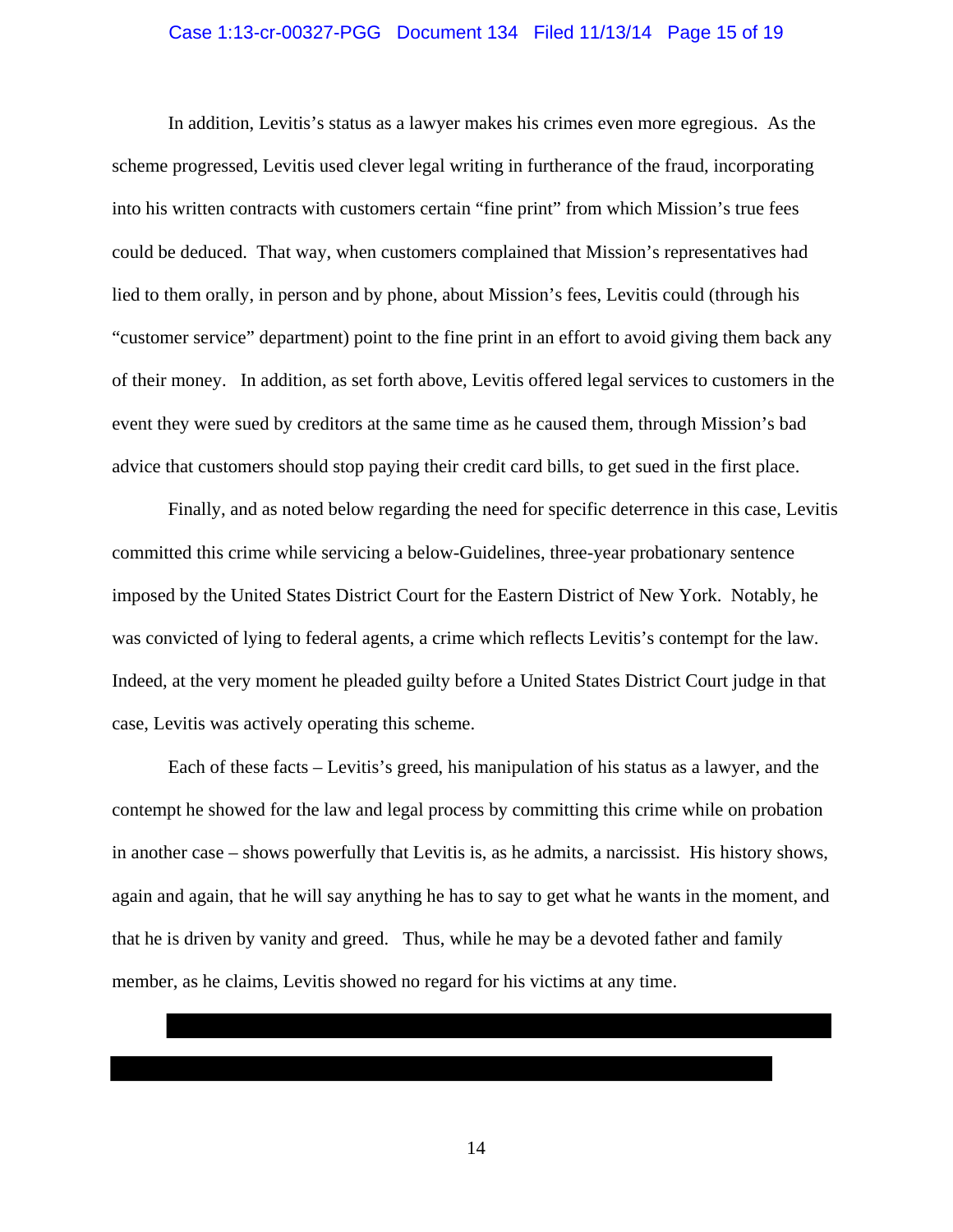

### **C. Just Punishment and Deterrence**

A Guidelines sentence would provide just punishment for Levitis's participation in this significant fraud. The Court has received hundreds of victim impact statements submitted by defrauded Mission customers. These statements set forth in personal and poignant terms the ways in which Levitis's scheme hurt vulnerable and struggling people. For example, one victim, <sup>5</sup> describes in her letter how she was solicited by phone by a Mission employee who stated that Mission was "backed by the Obama Relief Program and "helping millions of American people consolidate all their debts into one small monthly payment." (Attachment B, at 14). Mission, however, withdrew thousands of dollars from bank and did nothing to settle her debts. Although she once had an excellent credit history, declared bankruptcy as a result of Mission's fraud. In her letter, described how she "became" medically ill from all the stress the situation has caused" and that "it was a disgrace for both my husband and I knowing how much we tried to provide for our children." (*Id.* at 15). She

i<br>Li

<sup>&</sup>lt;sup>5</sup> Victims' names will be redacted from the publicly filed version of this memorandum.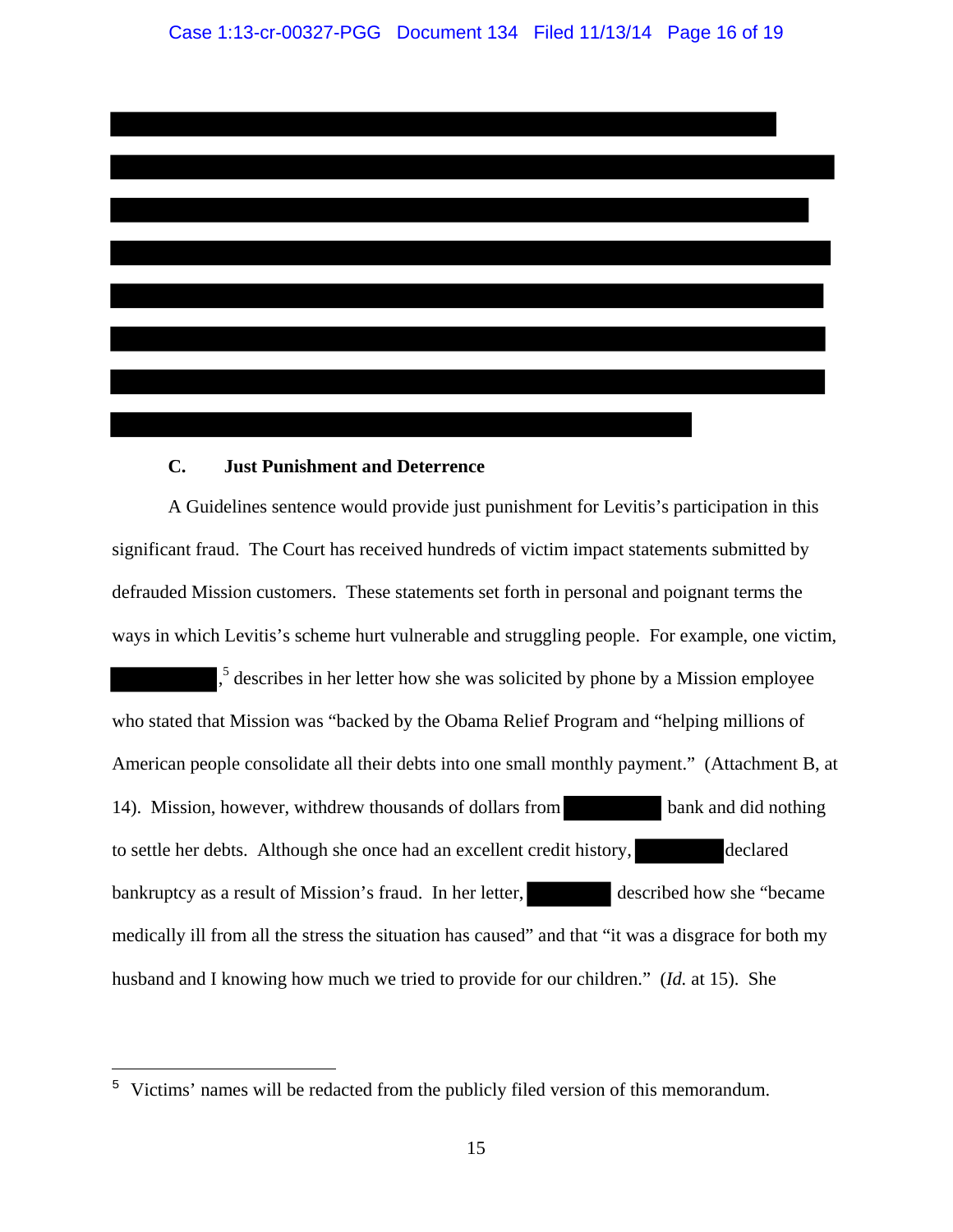### Case 1:13-cr-00327-PGG Document 134 Filed 11/13/14 Page 17 of 19

articulates her fears that "things will never get back to normal" after her bankruptcy and that she is "always getting turned down when applying for credit and it wasn't our fault."

Another victim,  $\qquad \qquad$ , described how she struggled as a single mother to provide for her two children after Mission stole her life savings. (*Id.* at 29-30). In moving terms,

 explains the physical and psychological strain that she and her family endured as a result of Mission's fraud: "I feel a numbness that does not go away, and I do not know what to do about that; some parts of my life have become frozen in time and I have had to stop feeling in order to continue with my shattered life." (*Id.* at 30). describes how she and her husband, a Vietnam veteran, were forced to declare bankruptcy and must now continue working and forego retirement because of Mission's fraud. (*Id.* at 6). , another victim, describes how he "was taken advantage of and cannot provide for his family," going "from a bad situation to an irreparable one." (*Id.* at 4). Other victims describe sleepless nights, loss of selfesteem, physical strain, and emotional pain they have suffered as a result of the scheme.<sup>6</sup>

In addition, there is a compelling need in this case for specific deterrence and to protect the public from future crimes of the defendant. At noted above, Levitis committed this crime while on probation in the Eastern District of New York following his conviction for making a false statement to federal officials in connection with an investigation of a public official performing official acts in exchange for campaign contributions. (PSR ¶¶ 44-49). Clearly, Levitis was undeterred by the below-Guidelines, non-incarceratory sentence that he received for that offense.

The need for general deterrence is also significant in this case. Mission is one of a number of debt settlement companies that have preyed upon financially disadvantaged and

 $\overline{\phantom{0}}$ 

 $6\,$  For ease of reference, the Government has attached as Exhibit B these and certain other short selections from the vast set of victim impact statements.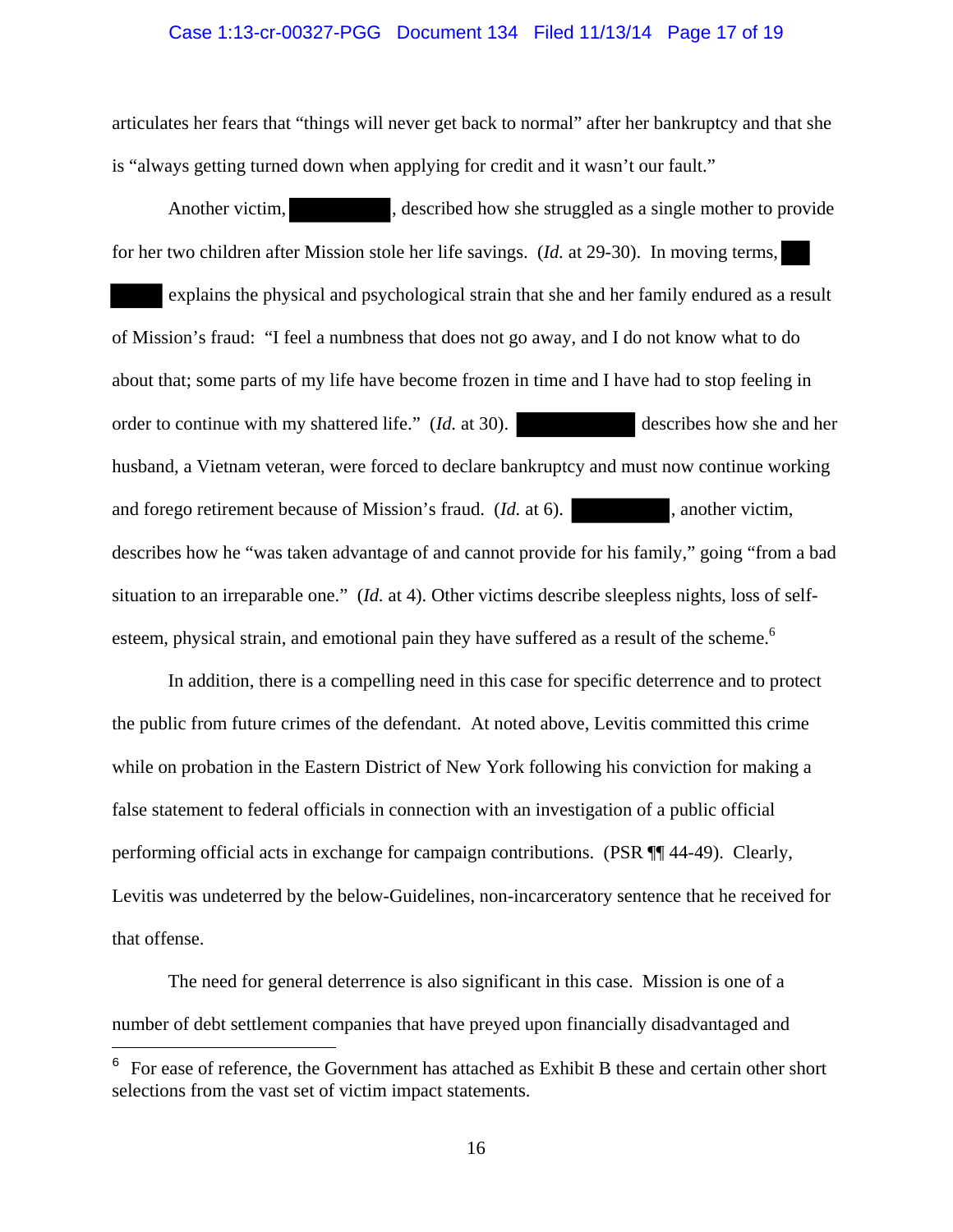### Case 1:13-cr-00327-PGG Document 134 Filed 11/13/14 Page 18 of 19

unsophisticated customers in the wake of the recession in this country. Fraud by certain of these companies has victimized many thousands of poor, struggling people from across the country, and these frauds continue in earnest to this day. A Guidelines sentence would help deter others who would otherwise victimize financially struggling people in the same way that Levitis has.

### **III. Forfeiture and Restitution**

On April 8, 2014, the Court entered a preliminary consent order of forfeiture in which Levitis agreed to forfeit \$2,196,522, representing the proceeds obtained a result of the offenses of which Levitis was convicted. The Government requests that, at sentencing, the Court order forfeiture as set forth in the preliminary consent order, and that the Court also order restitution in the amount of \$2,196,522 pursuant to 18 U.S.C. § 3663A and U.S.S.G. § 5E1.1.

### **IV. Mission's Sentence**

On April 8, 2014, Mission, through its principal, Eva Levitis, pled guilty pursuant to a plea agreement to Count One of the Indictment, which charges Mission with conspiracy to commit mail and wire fraud, in violation of 18 U.S.C. § 1349. The Probation Department has correctly calculated Mission's offense level under the Guidelines, resulting in an adjusted total offense level of 28 based upon a loss amount of approximately \$2,196,522, a Guidelines term of probation of one to five years, and a minimum Guidelines fine of \$8,100,000. (Mission PSR, at 5). However, as set forth in the parties' plea agreement and the PSR, because the maximum pecuniary gain to Mission and loss to persons other than Mission as a result of Mission's offense is \$2,196,522, the maximum statutory fine that may be imposed is \$4,393,044. (*Id.*) The Government therefore requests that the Court sentence Mission, which has ceased operating, to a Guidelines term of one to five years' probation and a \$4,393,044 fine.